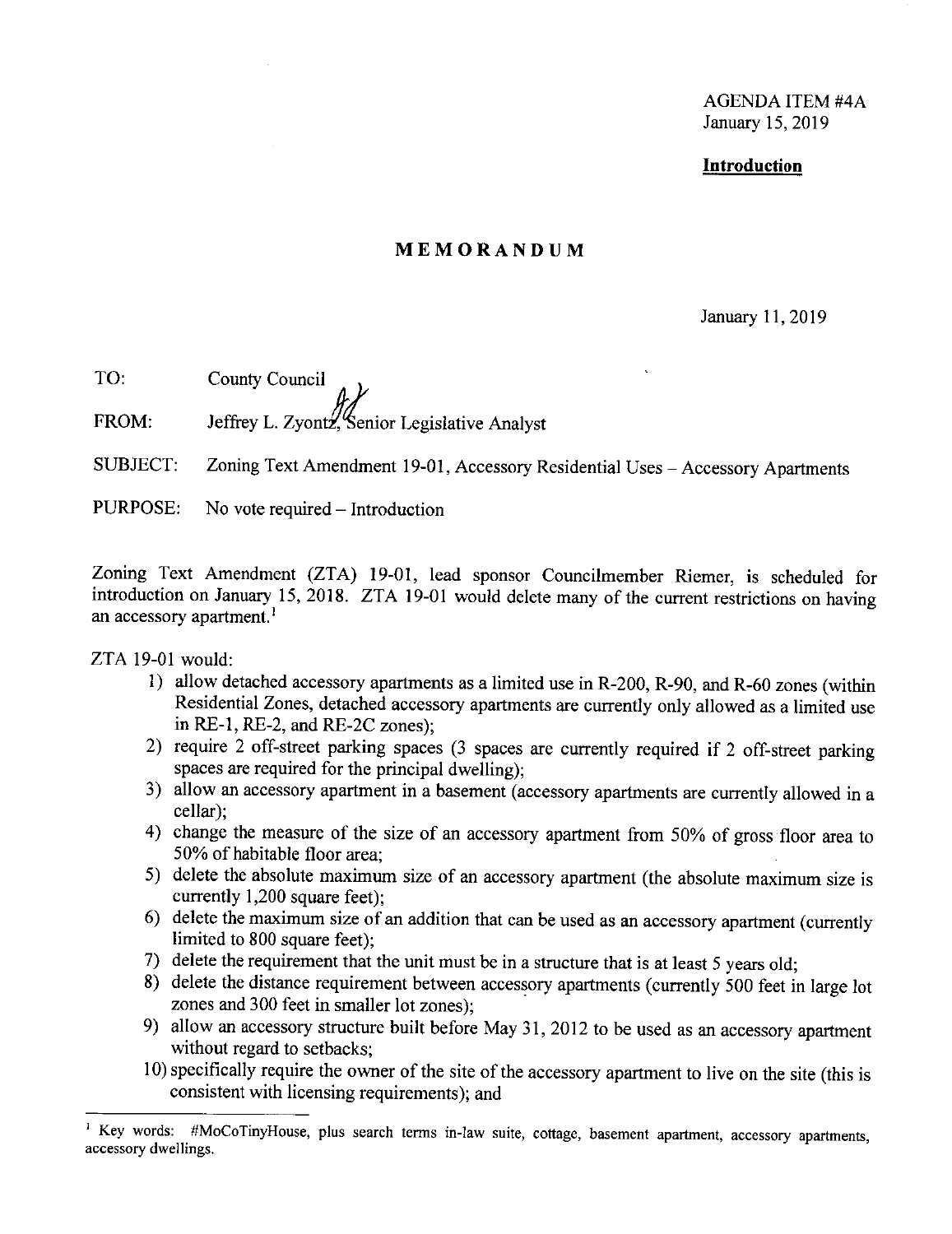11) delete the requirement that a detached accessory apartment be on a lot at least I acre in size. A public hearing concerning ZTA 19-01 is scheduled for February 26 at 7:30 p.m.

This packet contains ZTA 19-01

©number  $\frac{1}{1-8}$ 

 $\alpha$ 

F:\Land Use\ZTAS\JZYONTZ\2019 ZTAs\ZTA 19-01 Accessory Residential Uses - Accessory Apartments\ZT A 19-01 Intro Memo.doc

 $\hat{\boldsymbol{\delta}}$ 

 $\hat{\boldsymbol{\theta}}$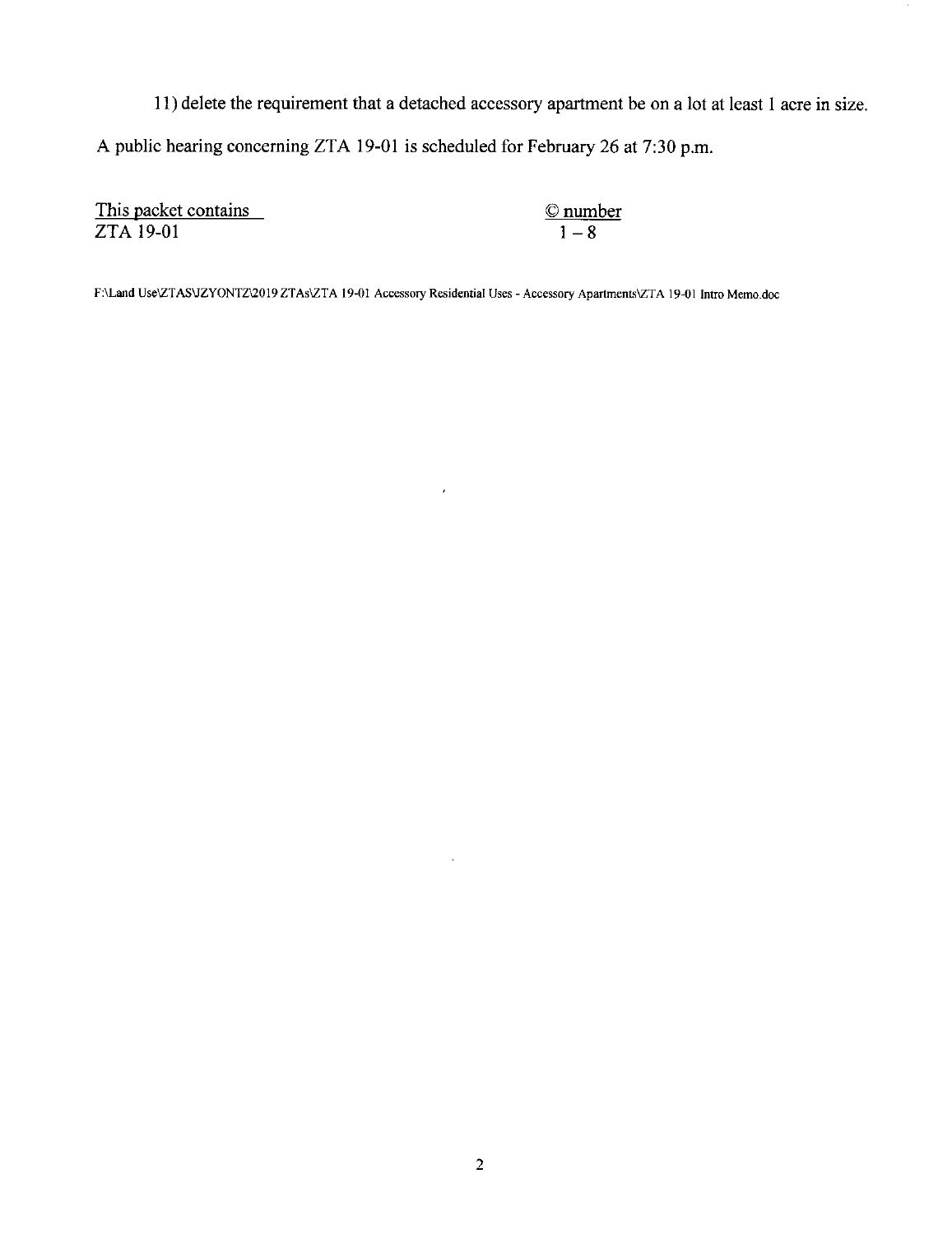Zoning Text Amendment No.: 19-01 Concerning: Accessory Residential Uses - Accessory Apartments Draft No. & Date:  $1 - \frac{1}{10/19}$ Introduced: Public Hearing: Adopted: Effective: Ordinance No.:

# **COUNTY COUNCIL FOR MONTGOMERY COUNTY, MARYLAND SITTING AS THE DISTRICT COUNCIL FOR THAT PORTION OF THE MARYLAND-WASHINGTON REGIONAL DISTRICT WITHIN MONTGOMERY COUNTY, MARYLAND**

Lead Sponsor: Councilmember Riemer

**AN AMENDMENT** to the Montgomery County Zoning Ordinance to:

- remove the requirement for conditional use approval for all accessory apartments;
- revise the limited use provisions for attached and detached accessory apartments; and
- generally amend the provisions for accessory apartments

By amending the following sections of the Montgomery County Zoning Ordinance, Chapter 59 of the Montgomery County Code:

| Division 3.1.  | "Use Table"                  |
|----------------|------------------------------|
| Section 3.1.6. | "Use Table"                  |
| Division 3.3.  | "Residential Uses"           |
| Section 3.3.3. | "Accessory Residential Uses" |

| <b>EXPLANATION:</b> Boldface indicates a Heading or a defined term.                                       |
|-----------------------------------------------------------------------------------------------------------|
| Underlining indicates text that is added to existing law by the original text<br>amendment.               |
| [Single boldface brackets] indicate text that is deleted from existing law by<br>original text amendment. |
| Double underlining indicates text that is added to the text amendment by<br>amendment.                    |
| [Double boldface brackets]] indicate text that is deleted from the text<br>amendment by amendment.        |
| * * * indicates existing law unaffected by the text amendment.                                            |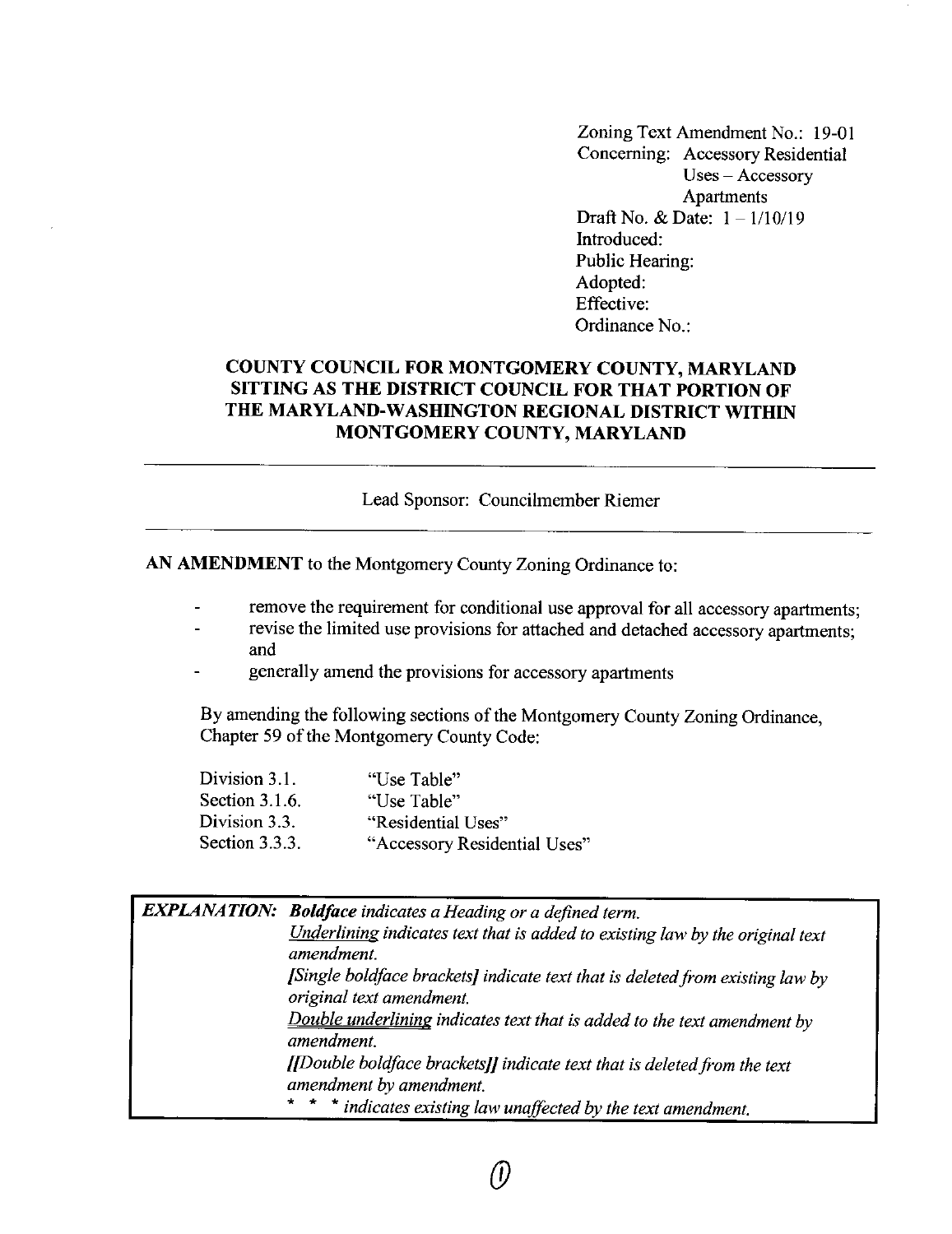# *ORDINANCE*

*The County Council for Montgomery County, Maryland, sitting as the District Council for that portion of the Maryland-Washington Regional District in Montgomery County, Maryland, approves the following ordinance:* '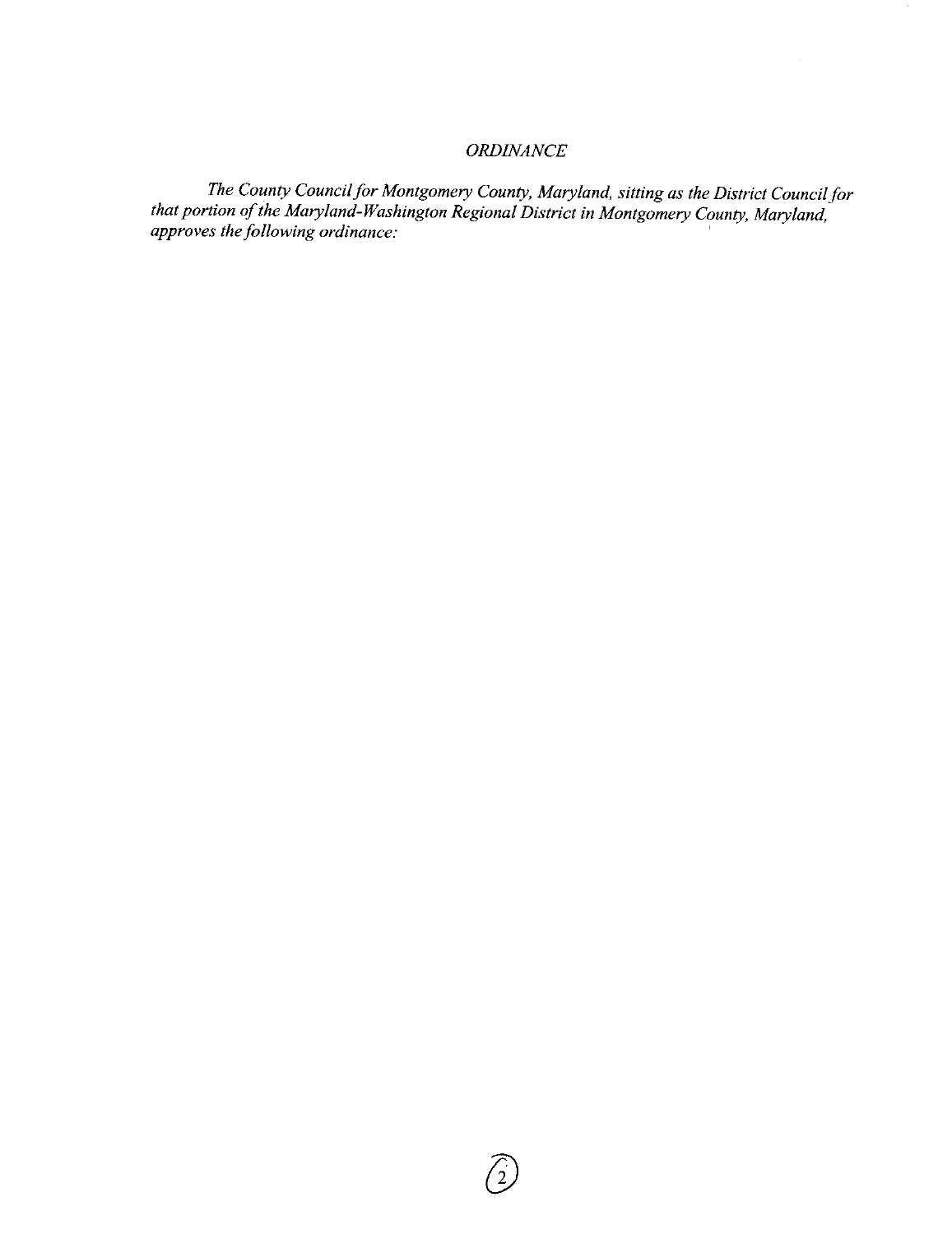#### **Sec. 1. DIVISION 59-3.1 is amended as follows:**   $\mathbf{1}$

- 2 **Division 3.1. Use Table**
- <sup>3</sup>\* \* \*
- 4 **Section 3.1.6. Use Table**
- 5 The following Use Table identifies uses allowed in each zone. Uses may be

6 modified in Overlay zones under Division 4.9.

|               | <b>USE OR USE</b>                                | <b>Definitions</b>                                                                             | Ag | <b>Rural</b> |                    |            | <b>Residential</b>          |         |              |           |        |                         |                 |       |  |
|---------------|--------------------------------------------------|------------------------------------------------------------------------------------------------|----|--------------|--------------------|------------|-----------------------------|---------|--------------|-----------|--------|-------------------------|-----------------|-------|--|
|               | <b>GROUP</b>                                     | and                                                                                            |    |              | <b>Residential</b> |            | <b>Residential Detached</b> |         |              |           |        |                         |                 |       |  |
|               |                                                  | <b>Standards</b>                                                                               | AR | $\mathbf R$  | <b>RC</b>          | <b>RNC</b> | $RE-2$                      | $RE-2C$ | $RE-1$       | $R - 200$ | $R-90$ |                         | $R-60$   $R-40$ |       |  |
|               | * *<br>ж.                                        |                                                                                                |    |              |                    |            |                             |         |              |           |        |                         |                 |       |  |
|               | <b>ACCESSORY</b>                                 |                                                                                                |    |              |                    |            |                             |         |              |           |        |                         |                 |       |  |
|               | <b>RESIDENTIAL</b><br><b>USES</b>                | 3.3.3                                                                                          |    |              |                    |            |                             |         |              |           |        |                         |                 | * * * |  |
|               | Attached                                         |                                                                                                |    |              |                    |            |                             |         |              |           |        |                         |                 |       |  |
|               | Accessory<br>Apartment                           | 3.3.3.B                                                                                        | L  | L            | L                  | L          | L                           | L       | L            | L         | L      | L                       |                 |       |  |
|               | Detached                                         |                                                                                                |    |              |                    |            |                             |         |              |           |        |                         |                 |       |  |
|               | Accessory<br>Apartment                           | 3.3.3.C                                                                                        | L  | $\mathbf{L}$ | $\mathbf{L}$       | L          | L                           | L       | $\mathbf{L}$ | L         | Ŀ      | $\overline{\mathsf{r}}$ |                 |       |  |
|               | * * *                                            |                                                                                                |    |              |                    |            |                             |         |              |           |        |                         |                 |       |  |
| $\mathcal{I}$ |                                                  | <b>Key:</b> P = Permitted Use L = Limited Use C = Conditional Use Blank Cell = Use Not Allowed |    |              |                    |            |                             |         |              |           |        |                         |                 |       |  |
| 8             | $\ast$<br>$\ast$<br>$\ast$                       |                                                                                                |    |              |                    |            |                             |         |              |           |        |                         |                 |       |  |
| 9             |                                                  | Sec. 2. DIVISION 59-3.3 is amended as follows:                                                 |    |              |                    |            |                             |         |              |           |        |                         |                 |       |  |
| 10            |                                                  | <b>Division 3.3. Residential Uses</b>                                                          |    |              |                    |            |                             |         |              |           |        |                         |                 |       |  |
| 11            | $\ast$<br>$\ast$<br>$\ast$                       |                                                                                                |    |              |                    |            |                             |         |              |           |        |                         |                 |       |  |
| 12            | <b>Section 3.3.3. Accessory Residential Uses</b> |                                                                                                |    |              |                    |            |                             |         |              |           |        |                         |                 |       |  |
| 13            | <b>Accessory Apartment, In General</b><br>A.     |                                                                                                |    |              |                    |            |                             |         |              |           |        |                         |                 |       |  |
| 14            | 1.                                               | Defined, In General                                                                            |    |              |                    |            |                             |         |              |           |        |                         |                 |       |  |

- 15 Accessory Apartment means a second dwelling unit that is
- 16 subordinate to the principal dwelling. An Accessory Apartment
- 17 18 includes an Attached Accessory Apartment and a Detached Accessory Apartment.
- 19 **2. Use Standards for all Accessory Apartments**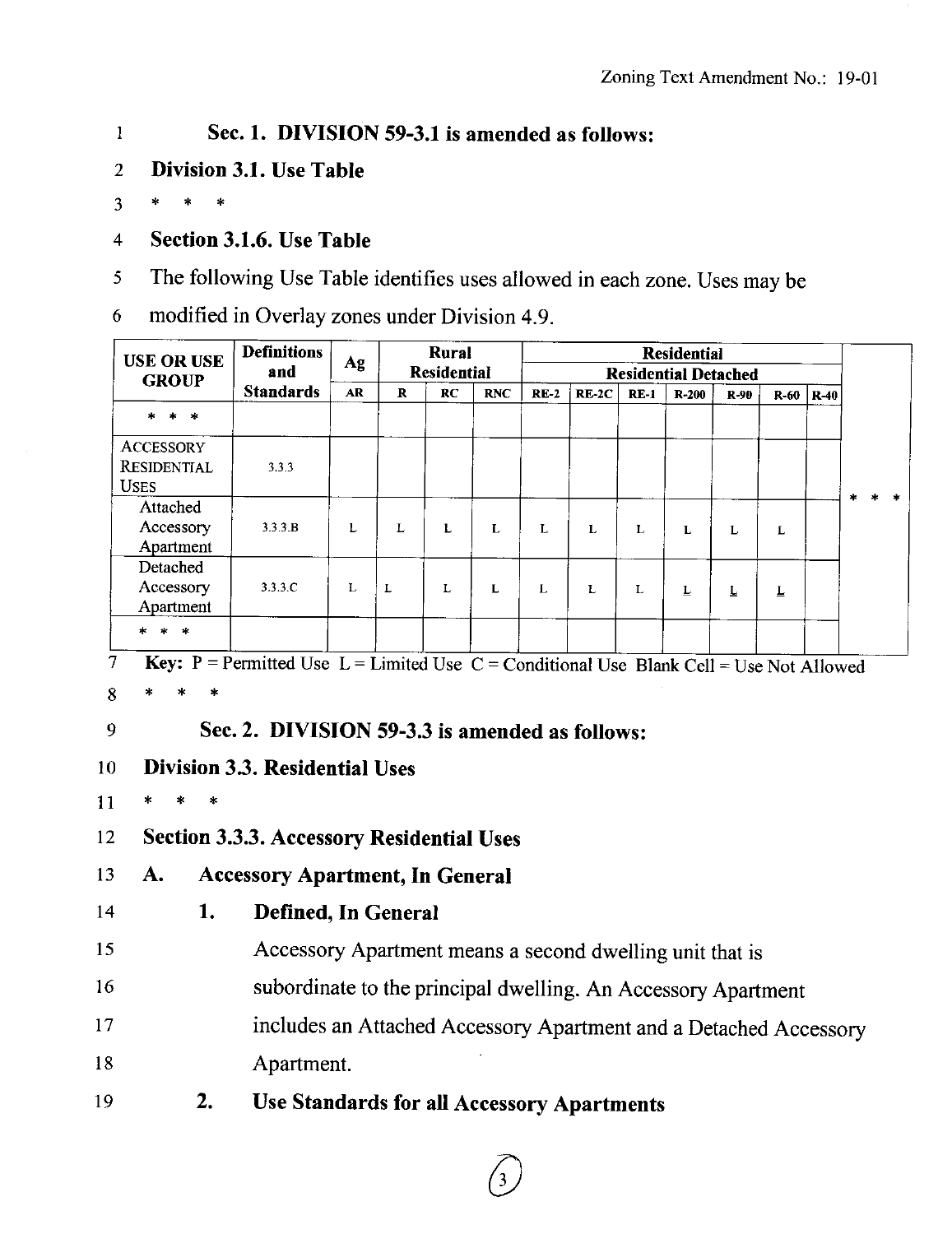$\mathcal{L}$ 

| 20 |                |      |         | Where an Accessory Apartment is allowed as a limited use, it must |
|----|----------------|------|---------|-------------------------------------------------------------------|
| 21 |                |      |         | satisfy the following standards:                                  |
| 22 | a.             |      |         | Only one Accessory Apartment is permitted for each lot.           |
| 23 | b.             |      |         | The Accessory Apartment was approved as a [conditional use]       |
| 24 |                |      |         | special exception before May 20, 2013 and satisfies the           |
| 25 |                |      |         | conditions of the conditional use approval[;] or the Accessory    |
| 26 |                |      |         | Apartment satisfies Subsection c.                                 |
| 27 | $\mathbf{c}$ . |      |         | [The] If the Accessory Apartment does not satisfy subsection b,   |
| 28 |                |      |         | the Accessory Apartment [is] must be licensed by the              |
| 29 |                |      |         | Department of Housing and Community Affairs under Chapter         |
| 30 |                |      |         | 29 (Section 29-19); and                                           |
| 31 |                | i.   |         | the apartment [has] must have the same street address as          |
| 32 |                |      |         | the principal dwelling;                                           |
| 33 |                | ii.  | either: |                                                                   |
| 34 |                |      | (a)     | [one on-site parking space is provided in addition]               |
| 35 |                |      |         | to any required on-site parking space for the                     |
| 36 |                |      |         | principal dwelling; however, if a new driveway                    |
| 37 |                |      |         | must be constructed for the Accessory Apartment,                  |
| 38 |                |      |         | then 2] two on-site parking spaces must be                        |
| 39 |                |      |         | provided; or                                                      |
| 40 |                |      | (b)     | the Hearing Examiner finds under the waiver in                    |
| 41 |                |      |         | Section $29-26(b)$ that there is adequate on-street               |
| 42 |                |      |         | parking;                                                          |
| 43 |                | iii. |         | the maximum [gross] habitable floor area for an                   |
| 44 |                |      |         | Accessory Apartment, including any floor area used for            |
| 45 |                |      |         | an Accessory Apartment in a cellar or basement, must be           |
| 46 |                |      |         | less than 50% of the total floor area in the principal            |

*Q*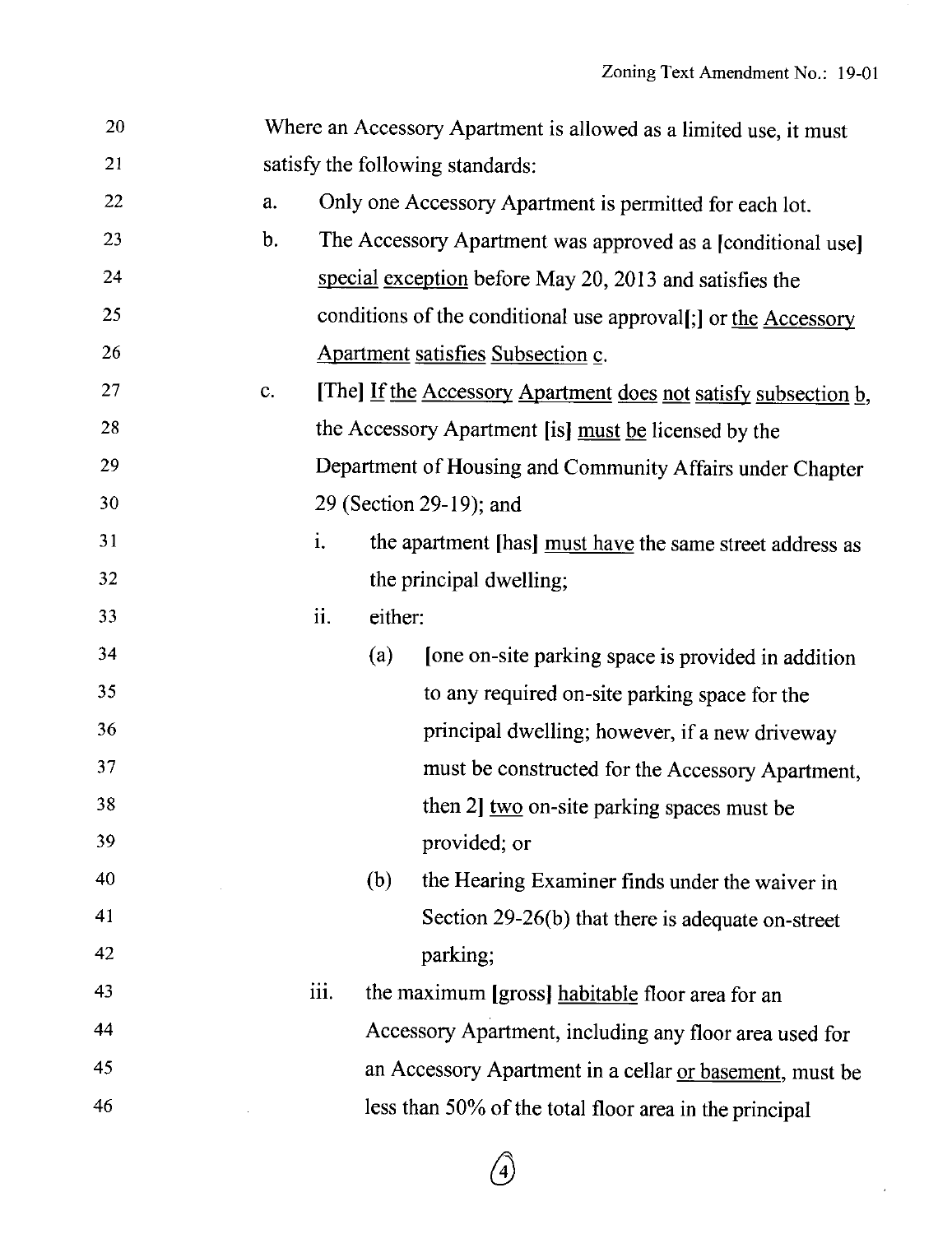| 47 |    | dwelling, including any floor area used for an Accessory                       |
|----|----|--------------------------------------------------------------------------------|
| 48 |    | Apartment in the cellar of the principal dwelling[, or                         |
| 49 |    | 1,200 square feet, whichever is less];                                         |
| 50 |    | $\left\{ iv. \right\}$<br>the maximum floor area used for an Accessory         |
| 51 |    | Apartment in a proposed addition to the principal                              |
| 52 |    | dwelling must not be more than 800 square feet if the                          |
| 53 |    | proposed addition increases the footprint of the principal                     |
| 54 |    | dwelling; and]                                                                 |
| 55 |    | $[v]$ iv. the maximum number of occupants is limited by Chapter                |
| 56 |    | 26 (Section 26-5); however, the total number of                                |
| 57 |    | occupants residing in the Accessory Apartment who are                          |
| 58 |    | 18 years or older is limited to 2[.]; and                                      |
| 59 |    | the principal dwelling or accessory apartment must be the<br>$\underline{V}$ . |
| 60 |    | primary residence of the applicant for an accessory                            |
| 61 |    | apartment rental license.                                                      |
| 62 | d. | An Accessory Apartment must not be located on a lot where                      |
| 63 |    | any [other allowed] short-term rental Residential use exists or is             |
| 64 |    | licensed [; however, an Accessory Apartment may be located                     |
| 65 |    | on a lot in an Agricultural or Rural Residential zone that                     |
| 66 |    | includes a Farm Labor Housing Unit or a Guest House.                           |
| 67 | e. | In the Agricultural and Rural Residential zones, an Accessory                  |
| 68 |    | Apartment is excluded from any density calculations. If the                    |
| 69 |    | property associated with an Accessory Apartment is                             |
| 70 |    | subsequently subdivided, the Accessory Apartment is included                   |
| 71 |    | in the density calculations.                                                   |
| 72 | f. | Screening under Division 6.5 is not required.                                  |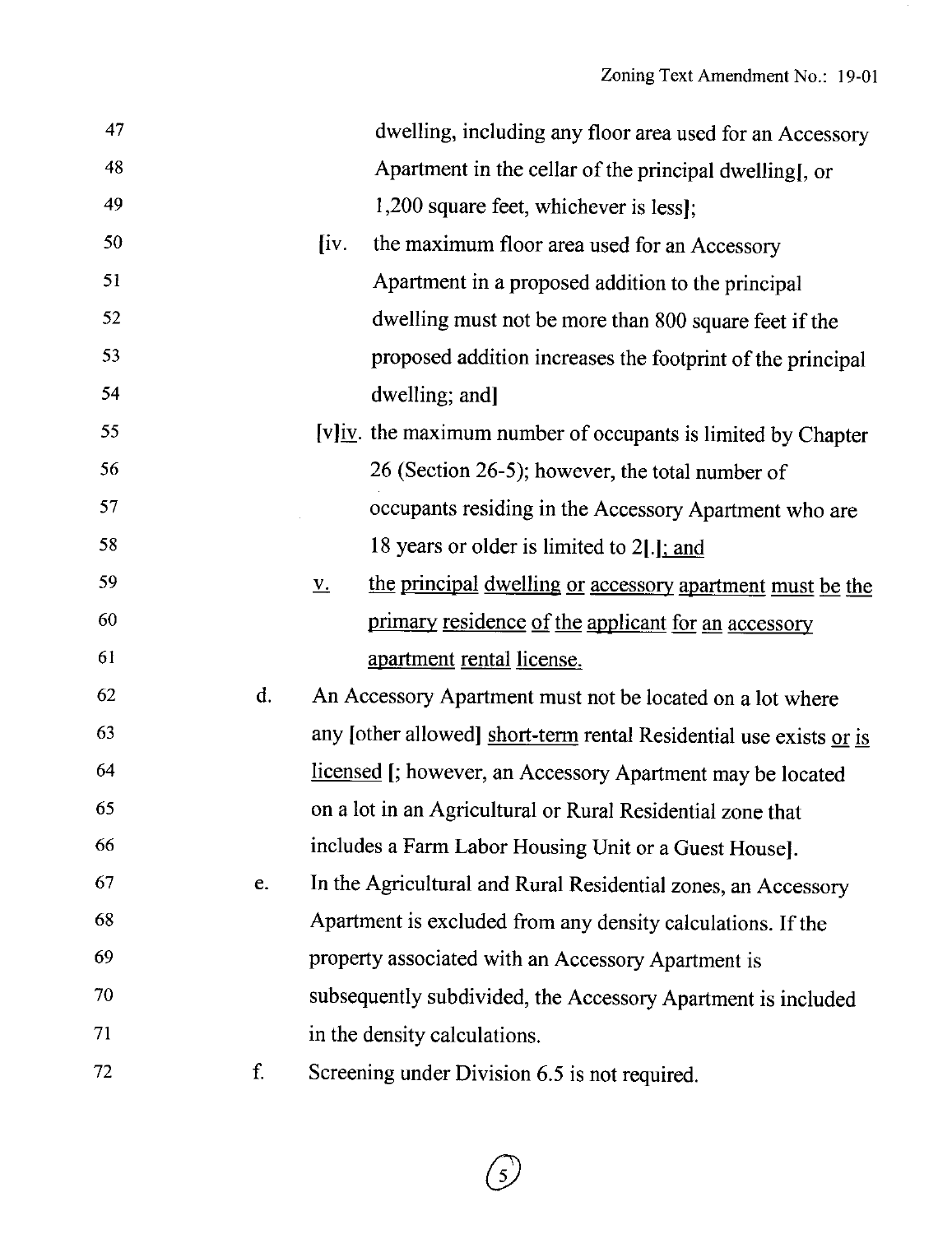| 73 |    |    | g.             |                      | In the AR zone, any accessory apartment may be prohibited              |
|----|----|----|----------------|----------------------|------------------------------------------------------------------------|
| 74 |    |    |                |                      | under Section 3.1.5, Transferable Development Rights.                  |
| 75 | В. |    |                |                      | <b>Attached Accessory Apartment</b>                                    |
| 76 |    | 1. | <b>Defined</b> |                      |                                                                        |
| 77 |    |    |                |                      | Attached Accessory Apartment means a second dwelling unit that is      |
| 78 |    |    |                |                      | part of a detached house building type and includes facilities for     |
| 79 |    |    |                |                      | cooking, eating, sanitation, and sleeping. An Attached Accessory       |
| 80 |    |    |                |                      | Apartment is subordinate to the principal dwelling.                    |
| 81 |    | 2. |                | <b>Use Standards</b> |                                                                        |
| 82 |    |    |                |                      | Where an Attached Accessory Apartment is allowed as a limited use,     |
| 83 |    |    |                |                      | it must have a separate entrance and satisfy the use standards for all |
| 84 |    |    |                |                      | Accessory Apartments under Section 3.3.3.A.2. [and the following       |
| 85 |    |    |                | standards:           |                                                                        |
| 86 |    |    | [a.            |                      | A separate entrance is located:                                        |
| 87 |    |    |                | i.                   | on the side or rear of the dwelling;                                   |
| 88 |    |    |                | ii.                  | at the front of the principal dwelling, if the entrance                |
| 89 |    |    |                |                      | existed before May 20, 2013; or                                        |
| 90 |    |    |                | iii.                 | at the front of the principal dwelling, if it is a single              |
| 91 |    |    |                |                      | entrance door for use of the principal dwelling and the                |
| 92 |    |    |                |                      | <b>Attached Accessory Apartment.</b>                                   |
| 93 |    |    | [b.            |                      | The detached house in which the Accessory Apartment is to be           |
| 94 |    |    |                |                      | created or to which it is to be added must be at least 5 years old     |
| 95 |    |    |                |                      | on the date of application for a license.                              |
| 96 |    |    | [c.]           |                      | In the RE-2, RE-2C, RE-1, and R-200 zones, the Attached                |
| 97 |    |    |                |                      | Accessory Apartment is located at least 500 feet from any other        |
| 98 |    |    |                |                      | Attached or Detached Accessory Apartment, measured in a line           |
| 99 |    |    |                |                      | from side lot line to side lot line along the same block face.]        |
|    |    |    |                |                      |                                                                        |

 $\binom{6}{ }$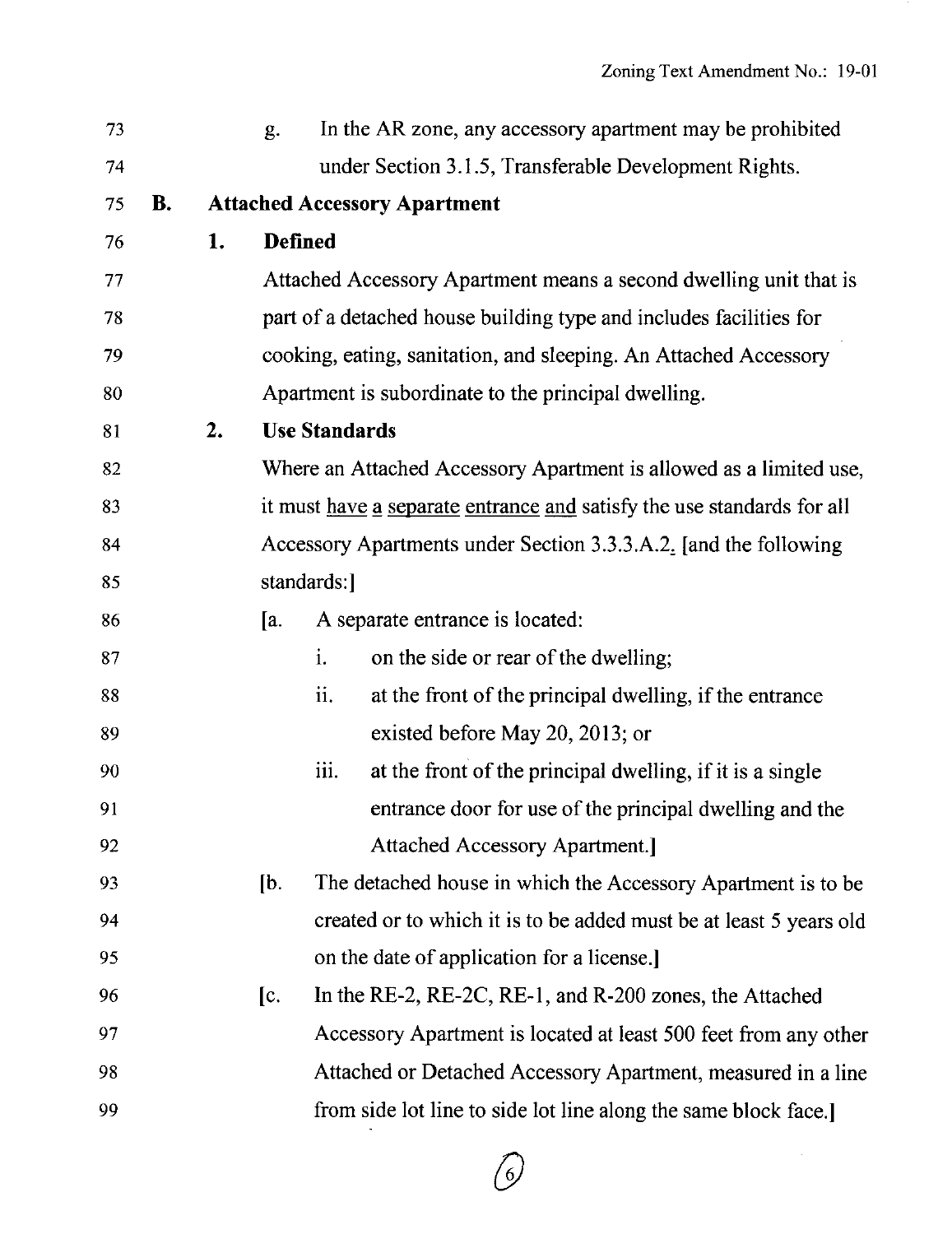| 100 |    |    | $\mathbf{d}$ .             | In the RNC, R-90, and R-60 zones, the Attached Accessory                |
|-----|----|----|----------------------------|-------------------------------------------------------------------------|
| 101 |    |    |                            | Apartment is located at least 300 feet from any other Attached          |
| 102 |    |    |                            | or Detached Accessory Apartment, measured in a line from side           |
| 103 |    |    |                            | lot line to side lot line along the same block face.                    |
| 104 |    |    | [e,                        | Under Section 29-26(b), the Hearing Examiner may grant a                |
| 105 |    |    |                            | waiver from the parking and distance separation standards.              |
| 106 | C. |    |                            | <b>Detached Accessory Apartment</b>                                     |
| 107 |    | 1. | <b>Defined</b>             |                                                                         |
| 108 |    |    |                            | Detached Accessory Apartment means a second dwelling unit that is       |
| 109 |    |    |                            | located in a separate accessory structure on the same lot as a detached |
| 110 |    |    |                            | house building type and includes facilities for cooking, eating,        |
| 111 |    |    |                            | sanitation, and sleeping. A Detached Accessory Apartment is             |
| 112 |    |    |                            | subordinate to the principal dwelling.                                  |
| 113 |    | 2. |                            | <b>Use Standards</b>                                                    |
| 114 |    |    | $\underline{\mathbf{a}}$ . | Where a Detached Accessory Apartment is allowed as a limited            |
| 115 |    |    |                            | use, it must satisfy the use standards for all Accessory                |
| 116 |    |    |                            | Apartments under Section 3.3.3.A.2. [and the following                  |
| 117 |    |    |                            | standards:                                                              |
| 118 |    |    | Ja.                        | In the RE-2, RE-2C, and RE-1 zones, the Detached Accessory              |
| 119 |    |    |                            | Apartment must be located a minimum distance of 500 feet                |
| 120 |    |    |                            | from any other Attached or Detached Accessory Apartment,                |
| 121 |    |    |                            | measured in a line from side lot line to side lot line along the        |
| 122 |    |    |                            | same block face.]                                                       |
| 123 |    |    | [b]                        | A Detached Accessory Apartment built after May 30, 2012                 |
| 124 |    |    |                            | must have the same minimum side setback as the principal                |
| 125 |    |    |                            | dwelling and a minimum rear setback of 12 feet, unless more             |

 $\bigcap_{\mathcal{C}}$